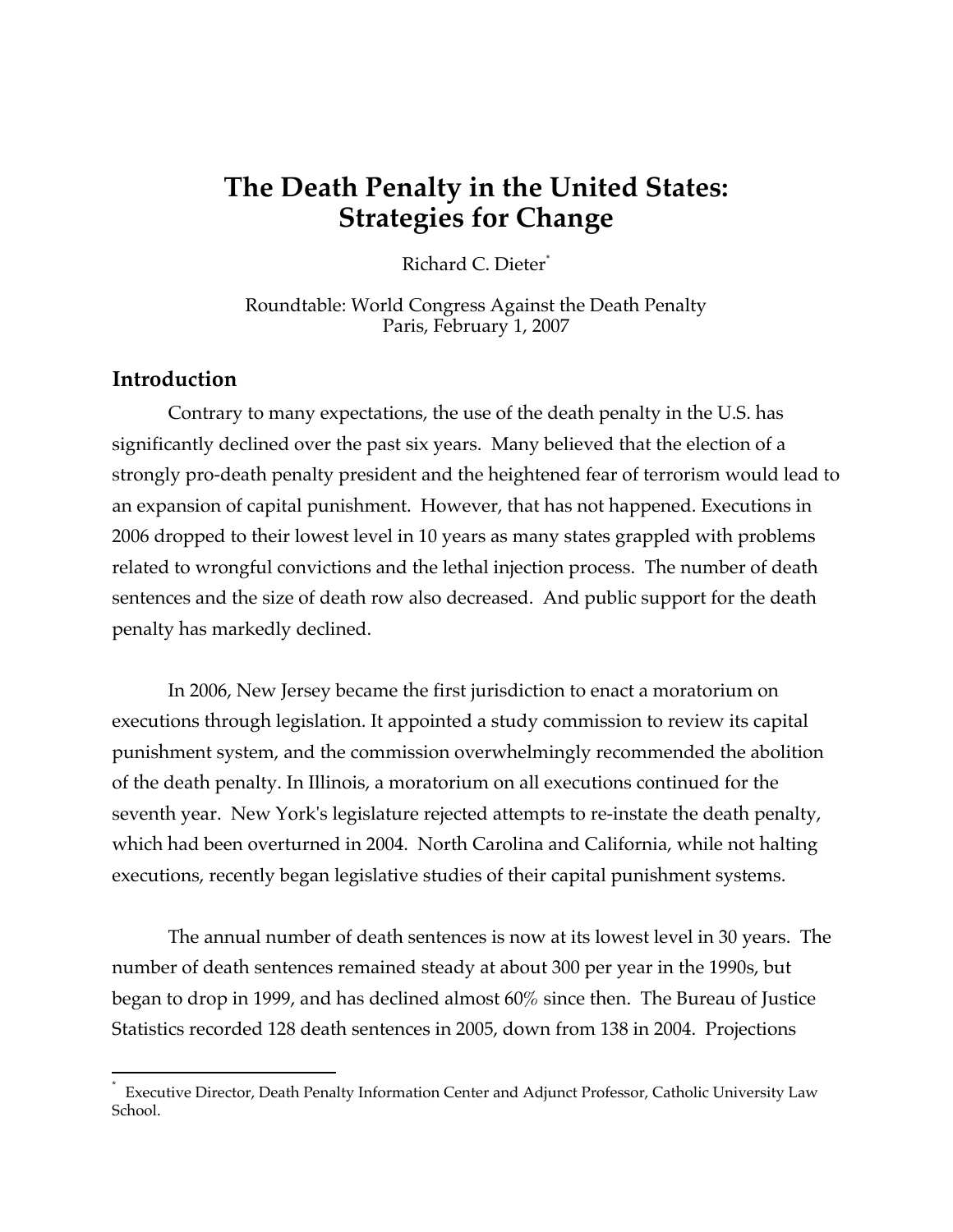based on partial returns for 2006 indicate that the number of death sentences will be even lower for that year. Even in Texas, death sentences have dropped 65% in the past 10 years.



The 53 executions in 2006 was the lowest number since 1996, when there were 45. Lethal injection litigation temporarily halted some executions. If that controversy is resolved, executions could increase in 2007. Nevertheless, executions are down 45% since their highpoint in 1999. (Slide) The size of death row also decreased in 2006, continuing an annual decline that began in 2000 after 25 years of steady increases. (Slide) A sign of the death penalty's isolation even within the U.S. is that 83% of those executed in 2006 were from the South; none were from the Northeast. (Slide)

Overall, public support for the death penalty remained about the same in 2006 compared to 2005, but has dropped from 80% support in 1994. Gallup Polls in 2006 indicated that two-thirds of the American public supports the death penalty for murder. However, for the first time in the 20 years that Gallup has tested support for the death penalty against a sentence of life without parole, more people chose life without parole as the proper punishment for murder (48% to 47%). (Slide) Virtually every state in the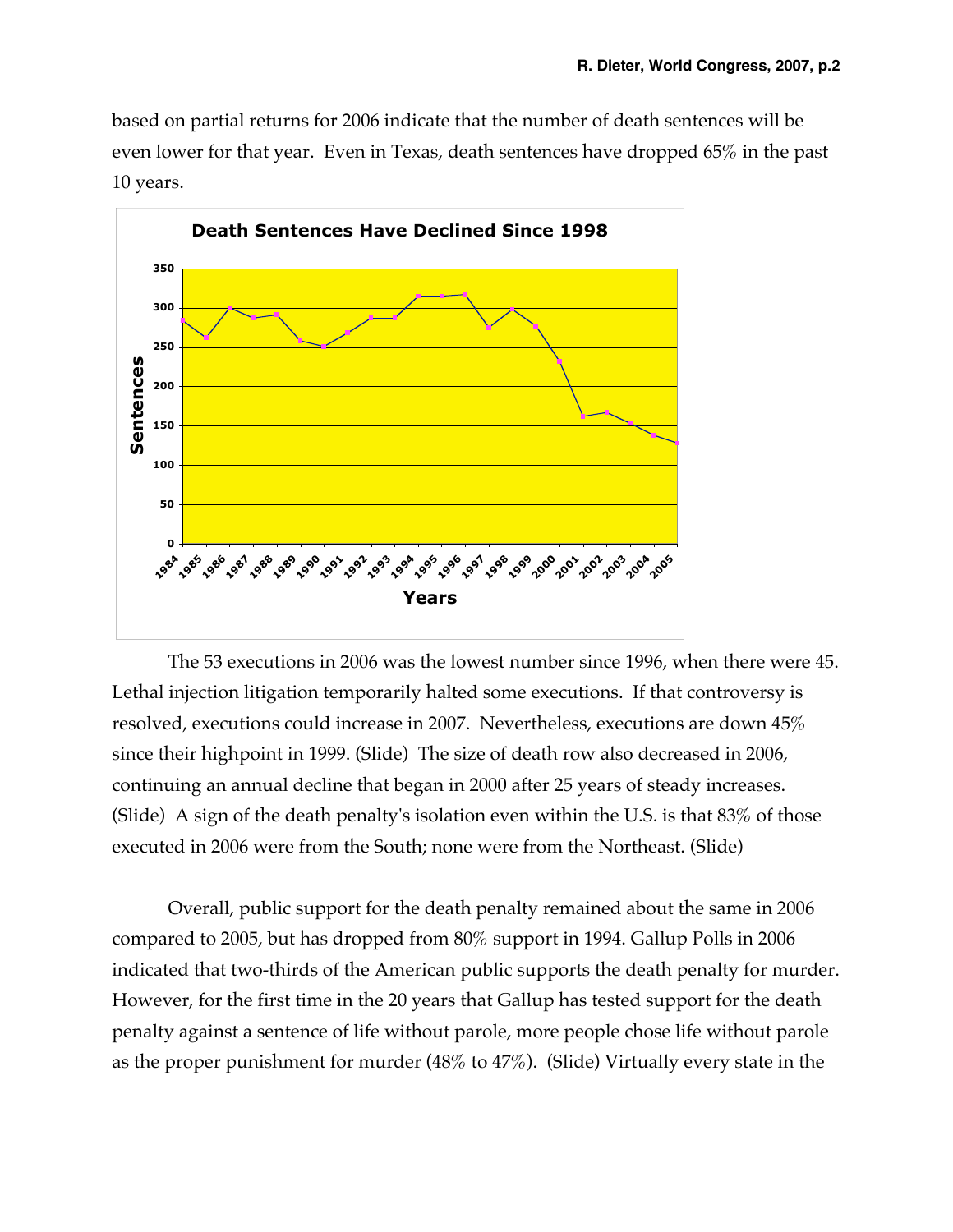country now employs a sentence of life without parole, a significant change from 20 years ago.



## **Other Significant Developments**

There are other signs that the American public is shifting on the death penalty. In the past, it was difficult for a candidate in many death penalty states to be elected if he or she opposed the death penalty. A position against capital punishment put a candidate immediately on the defensive. That stereotyping has changed, and now the death penalty itself is often on the defensive. This past election saw a number of candidates elected who publicly challenged the death penalty. Governors in Maryland, Massachusetts, and Wisconsin were elected in 2006 despite opposing the death penalty. In Illinois, voters re-elected a governor who has continued the moratorium established by Gov. George Ryan. They joined other governors such as those in Virginia and New Jersey, who oppose capital punishment.

The Supreme Court, too, has taken important steps to restrict the death penalty in the past six years, overturning years of precedence. In 2002 in *Atkins v. Virginia*, the Court struck down the practice of allowing those with mental retardation to be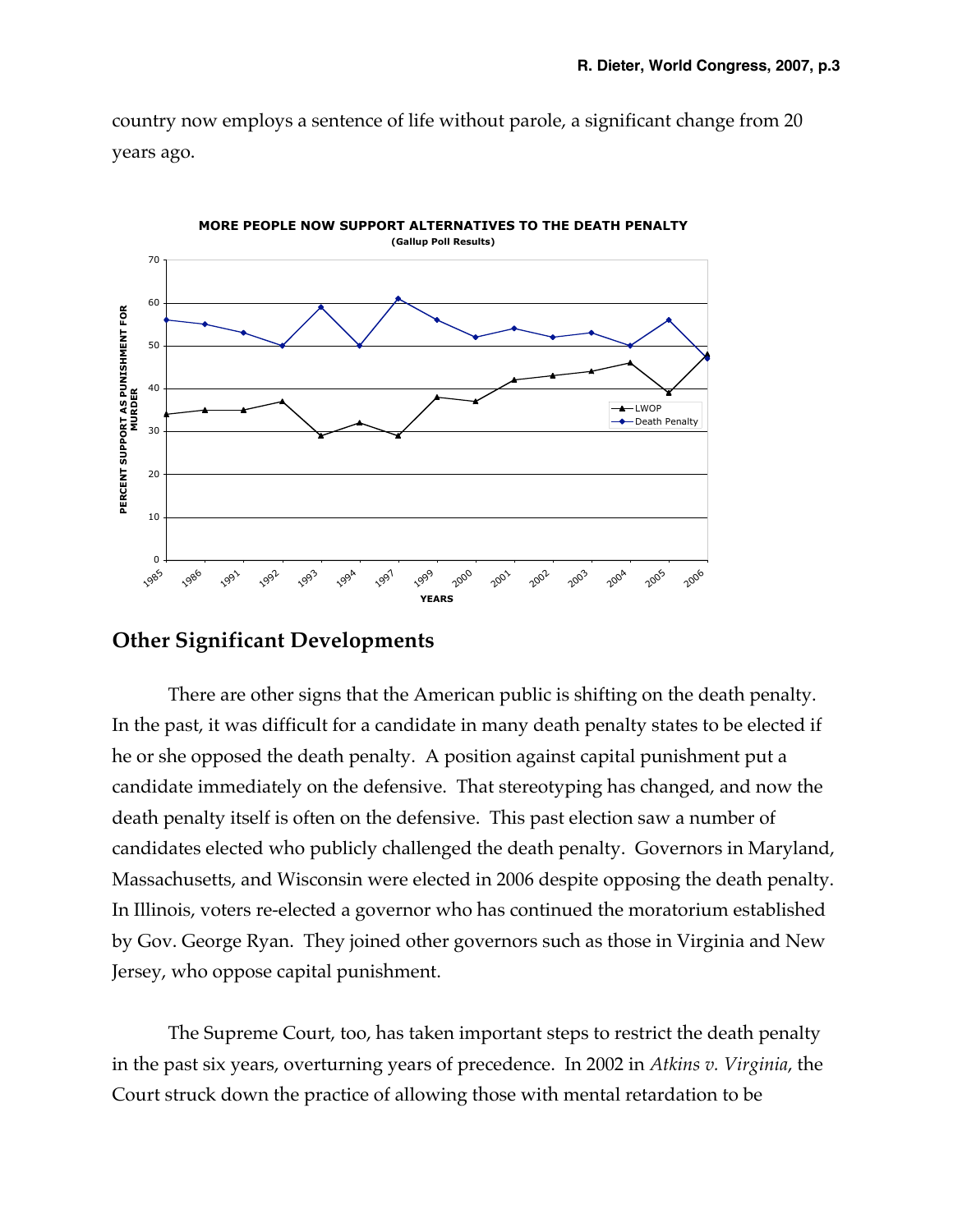executed. In 2005 in *Roper v. Simmons*, they took the same step with respect to juvenile offenders. (In both instances, the Court made reference to input from the international community.) The Court has also reversed a number of cases because of ineffective counsel, and sent Texas cases back repeatedly for re-sentencing and re-trials.



### **REASONS FOR THE CHANGE**

Why have these changes happened? One reason is that the issue of innocence has had a profound impact on the death penalty debate in the United States in recent years. Since 1973, one hundred and twenty-three people have been exonerated and freed from death row. About half of these exonerations took place in the past ten years. (Slide) Many other people not on death row have been freed from prison through newly discovered DNA evidence, also in the past decade. Professor Baumgartner will offer some very interesting research and insights into the impact of innocence on the death penalty, so I want to focus on some of the other reasons for change.

But before leaving the issue of innocence, I think it is important to note that innocence is connected to many other issues, such as costs, the quality of representation, and the public's preference for the sentence of life-without-parole. The issue of innocence is important because its effect is not only felt when the innocent go free, but also in every case to which reforms are applied. The impact of this issue is not that it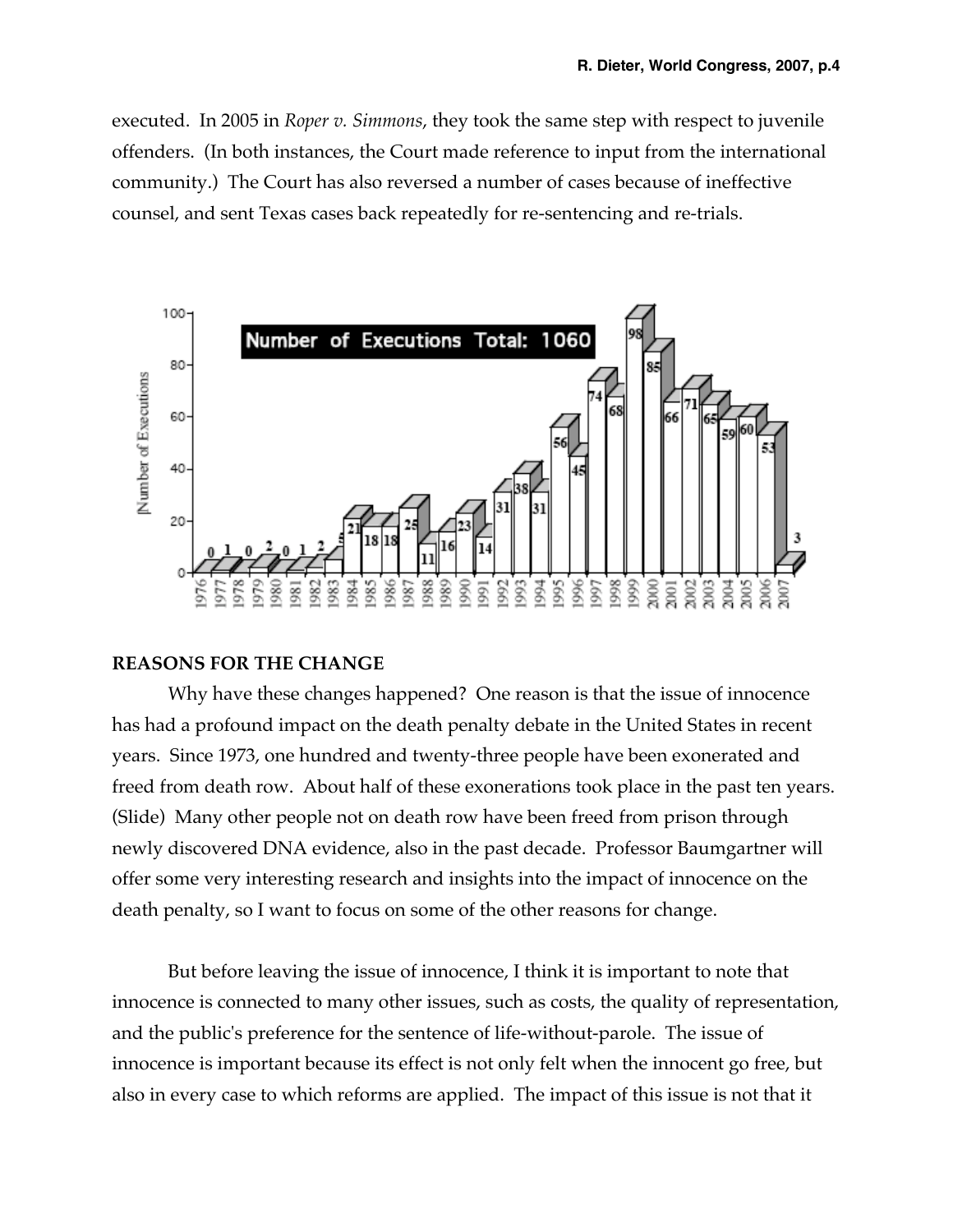only leads people to the obvious conclusion that we should not execute the innocent, but also that it draws them into questioning the death penalty itself. When an inmate like Anthony Porter, who was freed from death row in Illinois in 1999 primarily through the investigative work of a group of journalism students, is exonerated, the question arises: "How did that happen?" The answers vary with each case, but consistent themes run through these miscarriages of justice: faulty eyewitness identifications, ineffective counsel, withheld evidence, and false confessions. As a result, innocence cases have sparked a series of reforms that affect every death penalty prosecution and many non-death penalty cases, as well. For example, some states have adopted standards for capital representation, lifted unreasonable caps on compensation, and allowed the admission of new evidence arising after conviction. Moreover, many jurors are demanding a higher degree of proof of guilt before they are willing to impose a death sentence.

Many other factors besides innocence likely contributed to the decline in the use of the death penalty, including the wider use of life-without-parole sentencing. When the Supreme Court struck down the death penalty in 1972, there were about 600 people on death row. All of the inmates' death sentences were reduced to life sentences, and in almost every case that meant that the inmate would be eligible for parole at some point. Today, that is no longer true.

Thirty-seven of the 38 death penalty states now employ a sentence of lifewithout-parole. Texas was the most recent state to make this change, having done so in 2005. In addition, 11 of the 12 states without the death penalty also have this sentence, as does the federal government and the military courts. Because of a series of Supreme Court rulings, juries in death penalty cases are now being told that they have the option of sentencing an inmate to life without parole instead of death. And public opinion polls indicate that people prefer this alternative.

Prosecutors also know that juries may be more hesitant to impose the death penalty because of the mistakes that have been made in the past and because of the availability of life-without-parole sentences. Hence, they may be more willing to accept plea bargains to life sentences, or decline to seek the death penalty in the first place.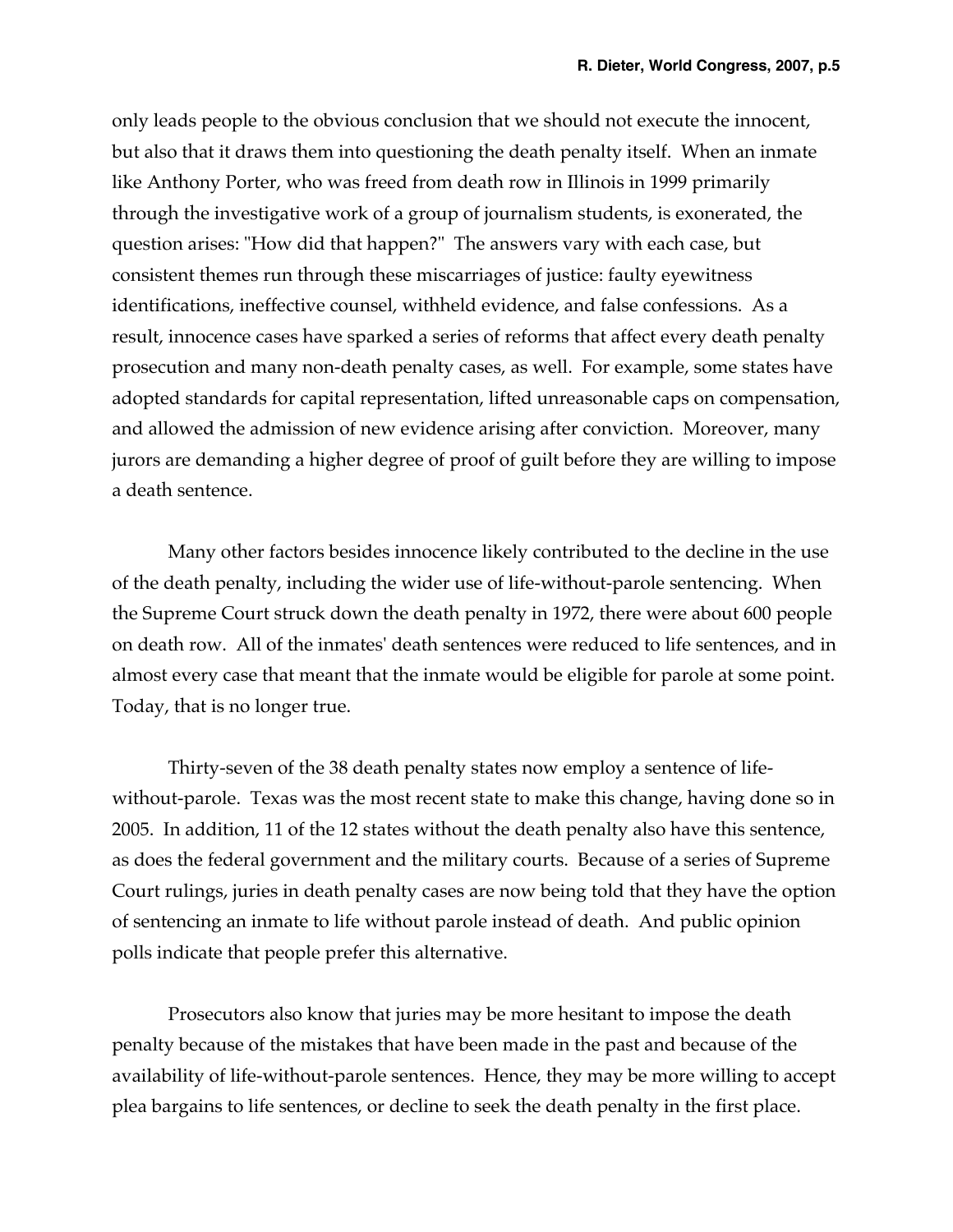Many states are requiring higher standards for defense counsel, which may be another factor in prosecutors seeking the death penalty less, and in juries opting for life sentences. A more careful and well-defended death penalty case often means that it will be more expensive at the trial level, thus providing additional incentive to the state to look for alternatives to the death penalty.

Finally, the decline in the use of the death penalty in the U.S. is part of a clear international trend away from capital punishment. More countries are abandoning the death penalty and Americans are aware of this development. The debate over the significance of international law at the Supreme Court level has been intense, but the majority of the Court appears willing to consider parallel developments in other countries when deciding cases. Judges and the public travel abroad frequently and often hear the opinions of others about the U.S. death penalty. While not decisive, these influences carry weight in a country that has always considered itself to be a protector of human rights.

### **NEW VOICES**

One of the most encouraging and powerful trends over the past ten years has been the emergence of "new voices" challenging the death penalty. Many highly respected officials, such as Sam Milsap, whom you will be hearing from shortly, who have had personal experience with capital cases, have courageously come forward to offer new perspectives on the death penalty. For a long time in the U.S., the death penalty debate was a polarized standoff between opponents and proponents. Certain groups like the ACLU were expected to object to every execution, and other groups, like victims and police officers, were expected to just as forcefully applaud the execution. Today, criticism of the death penalty is coming from many quarters.

Supreme Court Justices, such as Justice Sandra Day O'Connor and John Paul Stevens, have been sharply critical of the death penalty. William Sessions, the former head of the FBI, Janet Reno, the former U.S. Attorney General, Pope John Paul II, along with prominent authors, sports figures, and legislators who voted repeatedly for the death penalty have spoken up because of the glaring injustices of capital punishment.